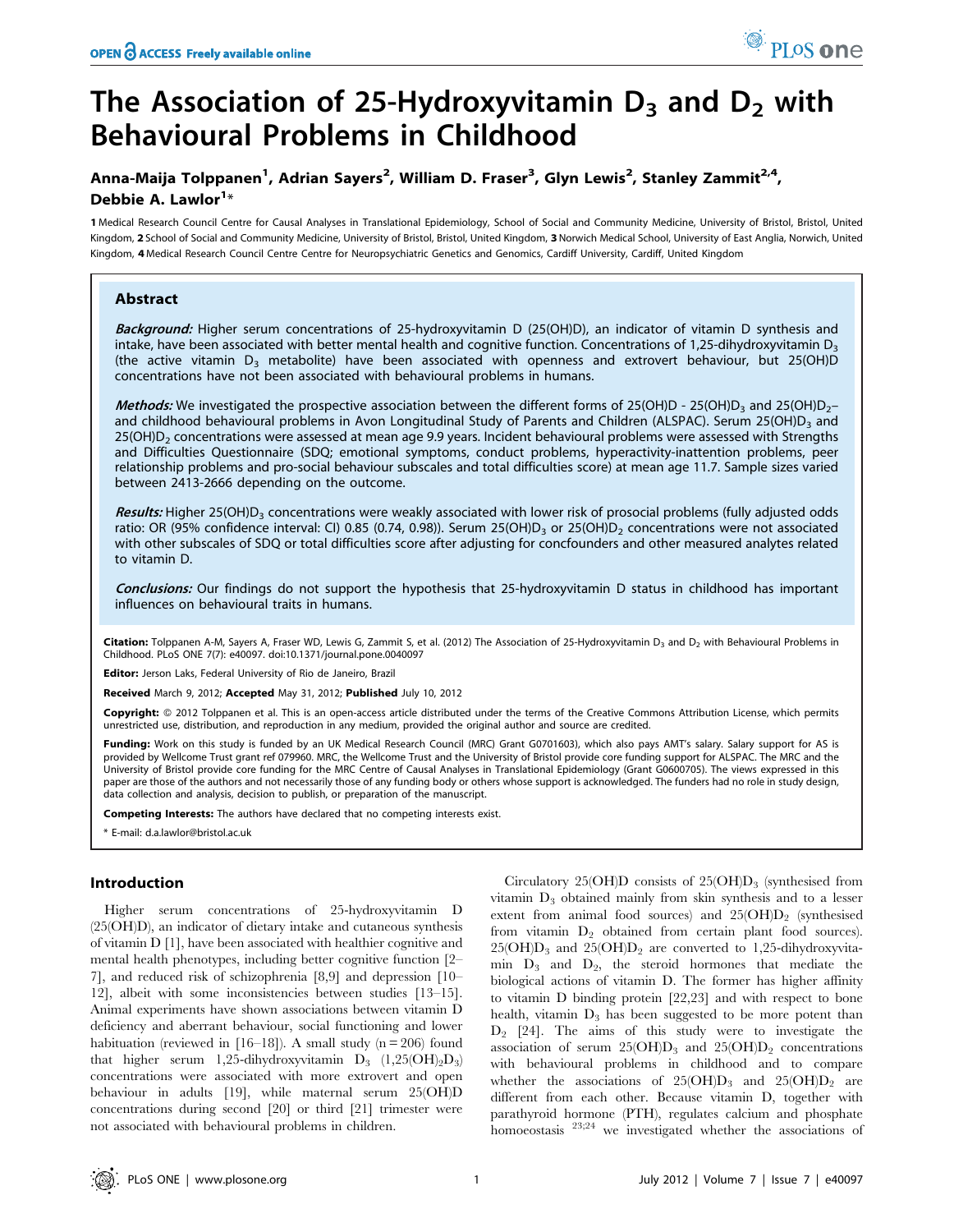$25(OH)D_3$  and  $25(OH)D_2$  were independent of PTH, calcium and phosphate concentrations.

## Methods

## Population

The Avon Longitudinal Study of Parents and Children (ALSPAC) is a population-based birth cohort from South West England. The cohort consisted of 14062 live births from 14541 pregnant women who were expected to give birth between April 1, 1991, and December 31, 1992 [25]. From age 7, all children were invited for an annual assessment of physical and psychological development. Parents gave written informed consent at enrolment, and ethical approval was obtained from the ALSPAC Law and Ethics Research Committee and the National Health Service (NHS) local research ethics committee.

Single and twin births were included in this study; the very small number of triplets and quadruplets were not included for reasons of confidentiality. Figure 1 shows how the number included in the analyses was derived. Depending on outcome, 2413–2666 children had complete data on outcome, exposures and confounders.

#### Exposures and Blood Based Covariables

Serum  $25(OH)D_3$ ,  $25(OH)D_2$ , PTH, phosphate and calcium concentrations were assayed on non-fasting blood samples collected at mean age 9.9 years for the majority of participants. If no samples were available from the 9.9 years assessment, samples from mean age 7.6 years or, secondly, the 11.8 years assessment. The mean age at sample collection in the whole study sample was 9.9 years (standard deviation: SD 1.05). Following collection, samples were immediately spun, frozen and stored at – 80°c. 25(OH) $D_3$  and 25(OH) $D_2$  assays were performed with high pressure liquid chromatography tandem mass spectrometer (Waters Acuity, Manchester, UK) after a maximum of 12 years in storage with no previous freeze-thaw cycles as described previously [26]. Inter-assay coefficients of variation for the assay were  $\leq 10\%$  across a working range of 2.5–624 nmol/L for both  $25(OH)D_3$  and  $25(OH)D_2$ . Measurements were performed in a laboratory meeting the performance target set by the Vitamin D External Quality Assessment Scheme (DEQAS) Advisory Panel for 25(OH)D assays.

Total serum calcium, phosphate and albumin concentrations were measured by standard laboratory methods on Roche Modular analysers (Roche Diagnostics Ltd, West Sussex, UK). Serum calcium was adjusted for albumin using a normogram of calcium and albumin distributions of the samples analysed in the clinical chemistry laboratory where the measurements were performed and albumin-adjusted calcium was used in all statistical analyses. Intact parathyroid hormone (iPTH(1-84)) was measured by electrochemiluminescent immunoassay on Elecsys 2010 immunoanalyzer (Roche, Lewes, UK). Inter-assay coefficient of variation was  $\leq 6\%$  from 2–50 pmol/L. The assay sensitivity was 1 pmol/L.

#### Outcomes

Behavioural problems were assessed using the Strengths and Difficulties Questionnaire (SDQ), completed by parents when the children were at mean ages 7.6, 9.6 and 11.7 years. The SDQ is a behavioural screening questionnaire that has been validated for use in children aged 4–16 years [27]. It includes 25 items relating to positive and negative behaviours and these are used to score children on five subscales: emotional symptoms, conduct problems, hyperactivity-inattention problems, peer relationship problems and pro-social behaviour. Scores on each scale range from zero to ten and higher scores denote more problems, except on the reverse-scored pro-social subscale in which higher scores indicate more social behaviour. A total difficulties score (range 0–40) is obtained by summing the scores for the emotional symptoms, conduct problems, hyperactivity-inattention problems and peer relationship problems scales. Only children whose parents answered all questions in each subscale were included in this study.

Total difficulties score and scores from five subscales were dichotomised according to cut-off values for borderline/abnormal behaviour according to parent-rated SDQ  $(>13$  for total difficulties,  $>3$  for emotional symptoms,  $>5$  for hyperactivityinattention problems,  $>2$  for conduct and peer problems and  $<$ 6 for prosocial behaviour). Full description of questionnaire and information on cut-offs and normative values are available at http://www.sdqinfo.org. In order to assess prospective associations of exposures with incident behavioural problems at age 11.7 years and to ensure that no associations were due to reverse causality, we excluded any children with behavioural problems at the age 7.6 or 9.6 assessments.

#### Confounders

We considered ethnicity (white, non-white), head of household occupational social class, maternal and paternal education, family history of depression or schizophrenia, exposure to ultraviolet B (UVB), body mass index (BMI) and cognitive function to be important confounders because of their known associations with  $25(OH)D<sub>3</sub>$  concentrations and behavioural problems. We also adjusted for pubertal stage as this might affect behavioural problems and  $25(OH)D_3$ .

Data on head of household social class, ethnicity, maternal and paternal education and family history of depression and schizophrenia were obtained from parent-completed questionnaires. Time spent outdoors during summer months on school days, school weekends and holidays was reported as 'None', '1 hour/ day', '1–2 hours/day' and '3 or more hours/day' in parentcompleted questionnaires at mean age of 8.5 years. Responses were coded as follows: 'None` = 0, '1' = 1, '1–2' = 1.5 and '3' = 5. Average hours spent outdoors per summer day (June 1-August 31) were calculated using term dates from Bristol City Council's Education Committee term dates for 2001-2002 (summer term June 1-July 23, holidays July 24-August 31). Information on protection from UVB exposure (use of sunblock, covering clothing or hat and avoidance of midday sun) were obtained from the same questionnaires. A summary variable for UVB protection score was derived by scoring the responses to questions on use of sunblock, covering clothing or hat and avoidance of midday sun as 'Always' = 3, 'Usually' = 2 'Sometimes' = 1 'Never' = 0 and summing these scores. This gives a single variable that ranges from zero to twelve, with zero indicating the least meticulous protection from UVB.

Height and weight were measured at the same time as blood samples for obtaining  $25(OH)D_3$  and other assays and were used to calculate body mass index (BMI). Total IQ score in Wechsler Intelligence Scale for Children (WISC-III UK version) was assessed at mean age 8.5. Puberty stage was assessed by parental report using Tanner staging [28] of breast, genitalia development and pubic hair on repeat occasions. In our analyses we used data from the questionnaire closest to the time of phlebotomy for the exposures for each child.

#### **Statistics**

Statistical analyses were conducted with Stata 11.0 (Stata Corp LP, College Station, TX USA). To adjust for seasonal variability in 25(OH)D<sub>3</sub>, the latter was modeled according to date of blood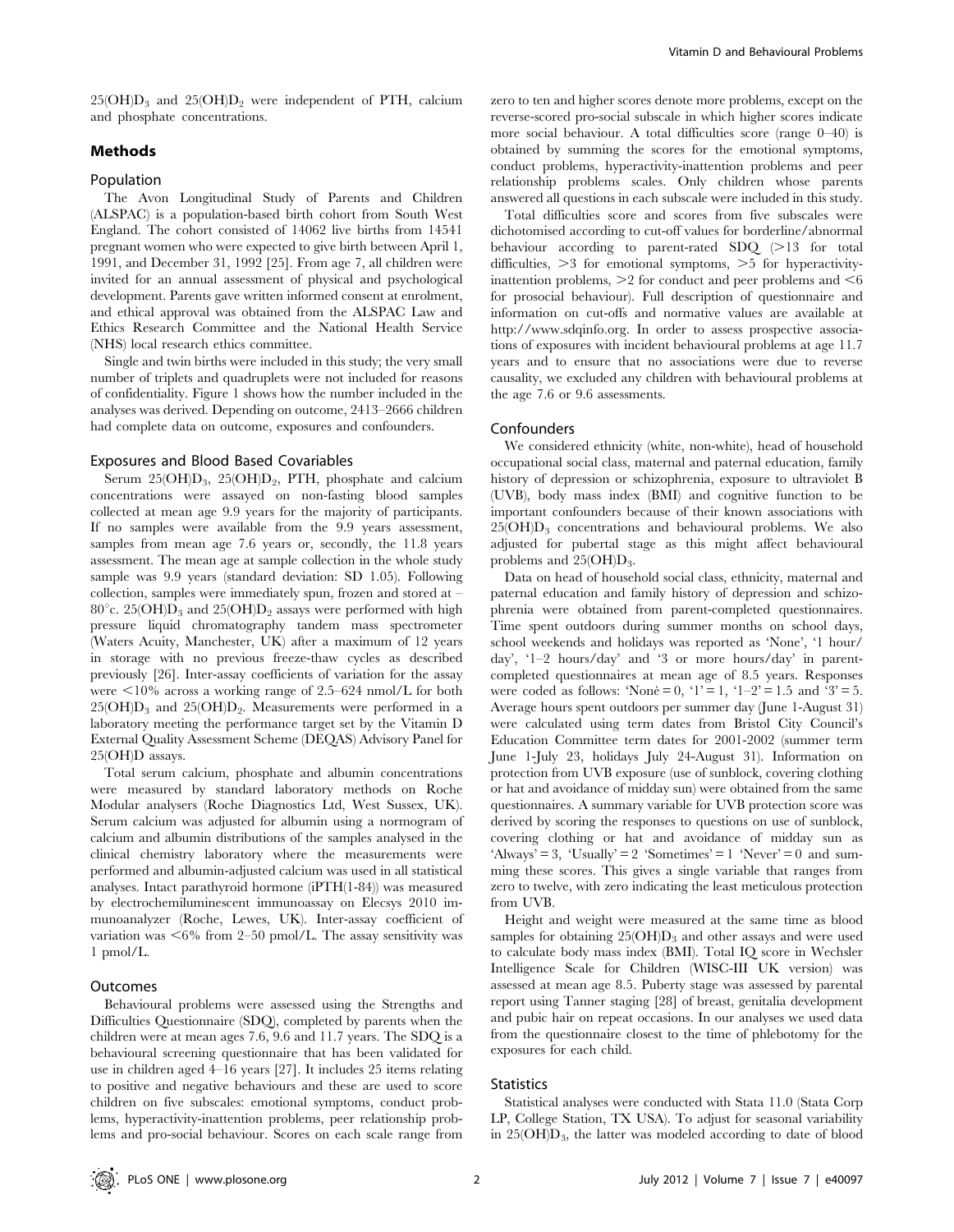

Figure 1. Flow of participants. doi:10.1371/journal.pone.0040097.g001

sampling using linear regression with trigonometric sine and cosine functions.  $25(OH)D_3$  was  $log_e$  transformed to reduce heteroscedasticity. The residual was then used as  $25(OH)D<sub>3</sub>$ exposure variable in regression analyses of the main results. In supplementary analyses we also report associations unadjusted (for season)  $25(OH)D_3$  and of total  $25(OH)D_1$  [25(OH)D<sub>3</sub> plus 25( $OH)D_2$ ]. To include all participants on whom a 25( $OH)D_2$ was assayed, those with a value below the detectable limit of the

assay  $(1.25 \text{ nmol/L}, N = 1242 - 1622 \text{ depending on outcome})$  were indicated using a binary covariable in all regression models. In order to take account of age differences at the time of assessment we generated age and gender standard deviation scores for serum 25(OH)D3, 25(OH)D2, calcium, phosphate and PTH using the internal cohort data with age in 1 month categories.

The association of potential confounders with exposures was assessed with linear regression and associations of confounders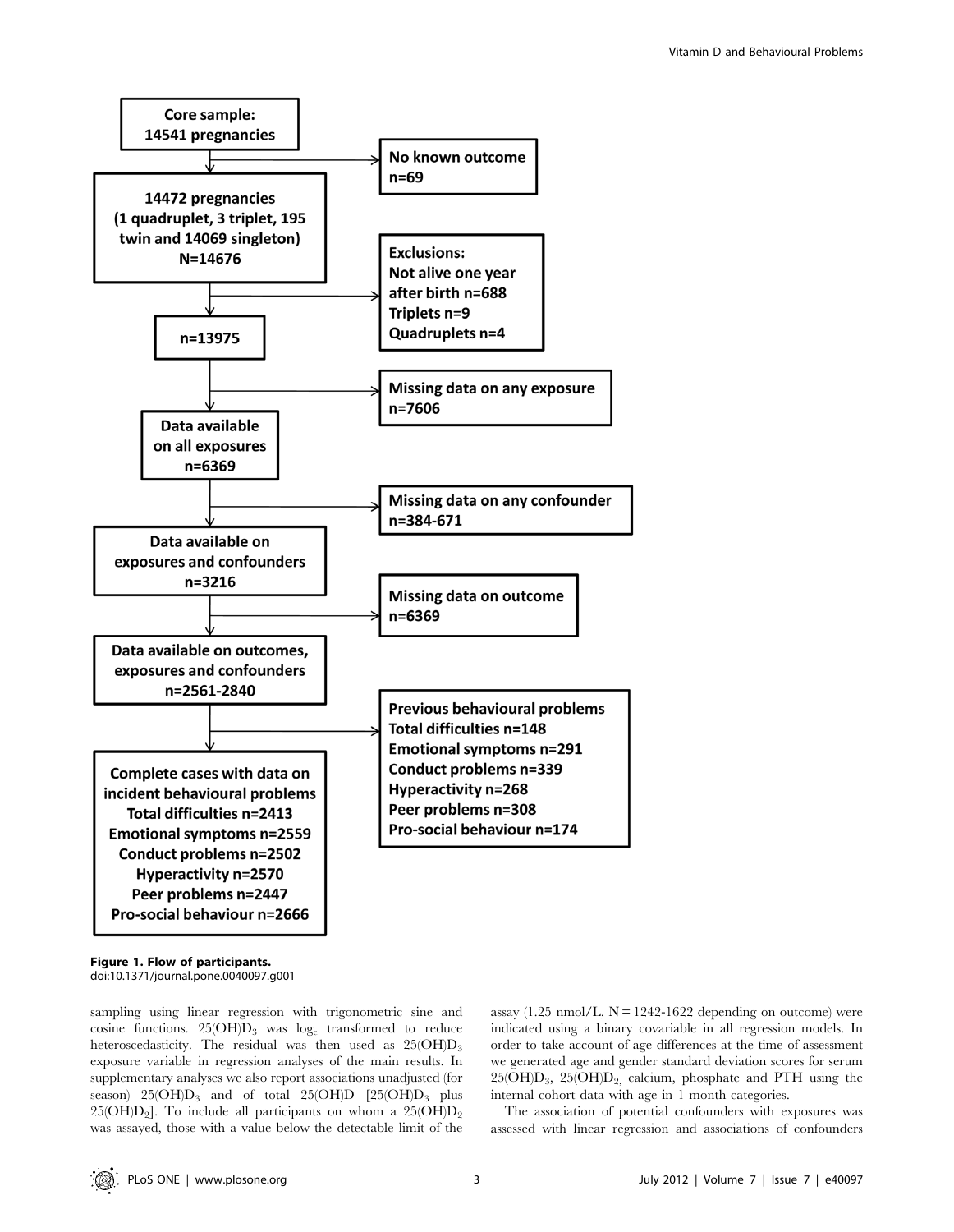with SDQ scales problems with logistic regression. Other analyses were performed using a non-parametric bootstrap procedure in conjunction with logistic regression, based on 1000 replications. The bootstrapping procedure enabled us to statistically compare associations of  $25(OH)D_3$  with behavioural problems to those of  $25(OH)D<sub>2</sub>$  with behavioural problems. The difference between the association of  $25(OH)D_3$  and  $25(OH)D_2$  was calculated from the bootstrap replicate distribution. Beta estimates and standard errors were empirically calculated from the mean and standard deviation of the bootstrap distribution respectively. All P-values were calculated using bootstrap means and standard errors and compared to a z-distribution, 95% percentile confidence intervals were calculated. In order to numerically compare the associations of two forms of 25(OH)D, we scaled them the same by multiplying the beta coefficients from the regression models by  $log_e(2)$ . Analyses were performed for both genders combined as there was no statistical evidence of gender\*exposure interaction (all  $P \geq 0.20$ 

Because some children had exposure and outcome measured at the same time  $(14.3-15.0\%, n = 350-399$  depending on outcome), a separate analyses restricted to those with prospective exposure measurement (age 7.6 or 9.9 years) was done to see if the exclusion of more cross-sectional data affected the association. We also assessed the association between the exposures and SDQ scores with Poisson regression. These results are shown as supplementary material.

## Results

The median (interquartile range) serum season-adjusted  $25(OH)D_3$ ,  $25(OH)D_2$  and total  $25(OH)D$  concentration were 59.8 (59.3–60.3), 3.3 (1.3–6.8) and 61.9 (49.9–74.9) nmol/L, respectively. The median (interquartile range) for serum PTH, phosphate and albumin-adjusted calcium were 4.5 (3.4–5.8) pmol/ L, 1.53 (1.43–1.64) mmol/L and 2.37 (2.31–2.44) mmol/L, respectively.

Table 1 shows the distributions of SDQ scores in those children who were excluded from this study due to missing data and in those included. There were no differences in scores on any subscales, but complete cases had slightly lower total difficulty scores. Number (%) of children with borderline or abnormal behaviour were 86 (3.5%) for total difficulties, 171 (6.7%) for emotional symptoms, 255 (9.0%) for conduct problems 127 (4.9%) for hyperactivity 197 (8.1%) for peer problems and 101 (3.8%) for pro-social problems.

Table S1 shows the univariable associations of the potential confounders with the exposures. Higher BMI was associated with lower concentrations of  $25(OH)D_3$  and  $25(OH)D_2$  and higher concentrations of PTH. Non-white ethnicity was associated with higher PTH concentrations and children with higher IQ had lower albumin-adjusted calcium concentrations. Children from higher socioeconomic background had higher  $25(OH)D_3$  concentrations and lower  $25(OH)D<sub>2</sub>$  and albumin-adjusted calcium concentrations. Children who spent more time outdoors during summer had higher  $25(OH)D_3$  and  $25(OH)D_2$  concentrations and those with higher UVB protection score had lower PTH concentrations. Family history of mental health problems was associated with lower  $25(OH)D_3$  and albumin-adjusted calcium concentrations and higher PTH concentrations. Children with more advanced puberty stage had higher phosphate and albuminadjusted calcium concentrations and lower  $25(OH)D<sub>3</sub>$  concentrations.

Table 2 shows the univariable associations of confounders with prosocial problems and total difficulties at mean age 11.7 years.

Higher BMI, lower IQ, lower socioeconomic position and more advanced puberty stage were associated with higher risk of behavioural problems. Children who had higher UVB protection score were less likely to have prosocial problems. Univariable associations with separate subscales of total difficulties were similar (Table S2).

Table 3 shows the association of serum  $25(OH)D_3$  and  $25(OH)D<sub>2</sub>$  concentrations with behavioural problems at mean age 11.7 years. Serum  $25(OH)D_3$  concentrations were not associated with total difficulties, but when different subscales were studies, higher serum  $25(OH)D_3$  concentrations were associated with lower risk of prosocial problems in the models adjusted for and potential confounders (Model 2) and serum concentrations of 25(OH)D2, phosphate, calcium and PTH (Model 3). Serum  $25(OH)D<sub>2</sub>$  concentrations were not associated with total difficulties. Higher serum  $25(OH)D_2$  concentrations were weakly associated with higher risk of prosocial problems in the confounder-adjusted model (Model 2), but no longer after adjusting for other analytes. The associations of  $25(OH)D_3$  and  $25(OH)D_2$  with social problems were different  $(P = 0.005)$ , but there was no strong statistical evidence that any of the associations of  $25(OH)D<sub>3</sub>$  with outcomes differed from those of  $25(OH)D<sub>2</sub>$  with the same outcomes (all other P for different effect  $\geq 0.29$ ). When participants who had  $25(OH)D_3$  and  $25(OH)D_2$  assessed on a blood sample that was taken at the same time as the outcome assessment (mean age 11.7) were excluded, the results were essentially the same as those including these participants (Table 4).

Table S3 shows the association of serum albumin-adjusted calcium, phosphate and PTH concentrations with behavioural problems at mean age 11.7. Serum PTH concentrations were associated with higher risk of prosocial problems in the confounder-adjusted model (Model 2), but adjustment for other analytes attenuated this association towards the null. Phosphate or albumin-adjusted calcium concentrations were not associated with behavioural problems.

Table S4 shows the associations of unadjusted (for season)  $25(OH)D<sub>3</sub>$  and Table S5 shows the associations of unadjusted (for season) total 25(OH)D with behavioural problems at mean age 11.7 years. The associations were closer to the null value but otherwise similar to those shown in Table 3.

Table S6 shows the associations of season-adjusted25( $OH$ ) $D_3$ and  $25(OH)D<sub>2</sub>$  with continuous SDO scores at mean age 11.7 years. Neither  $25(OHD_3$  nor  $25(OHD_2)$  were associated with total difficulties score or scores in any SDQ subscale.

#### Discussion

Despite suggestive findings from animal studies, that vitamin D deficiency might be related to behavioural problems (reviewed in [16–18]), we found no strong or robust associations between serum  $25(OH)D_3$  and  $25(OH)D_2$  concentrations and behavioural problems in children. Only a weak association between lower  $25(OH)D_3$  and higher  $25(OH)D_2$  concentrations and higher risk of prosocial problems was observed. One previous small study  $(n = 206)$  in adults found that higher  $1,25(OH)2D_3$  concentrations were associated with fewer behaviour problems [19], but as  $1,25(OH)_2D_3$  is the active hormone metabolite of vitamin D and its serum concentrations do not necessarily reflect vitamin D synthesis and intake [29,30], which are more accurately reflected by serum 25(OH)D concentrations [1,29], it is difficult to compare our results to those of the previous study [19]. Our findings are consistent with two previous studies that assessed the association between maternal 25(OH)D concentrations during pregnancy and behavioural problems in childhood and concluded with null results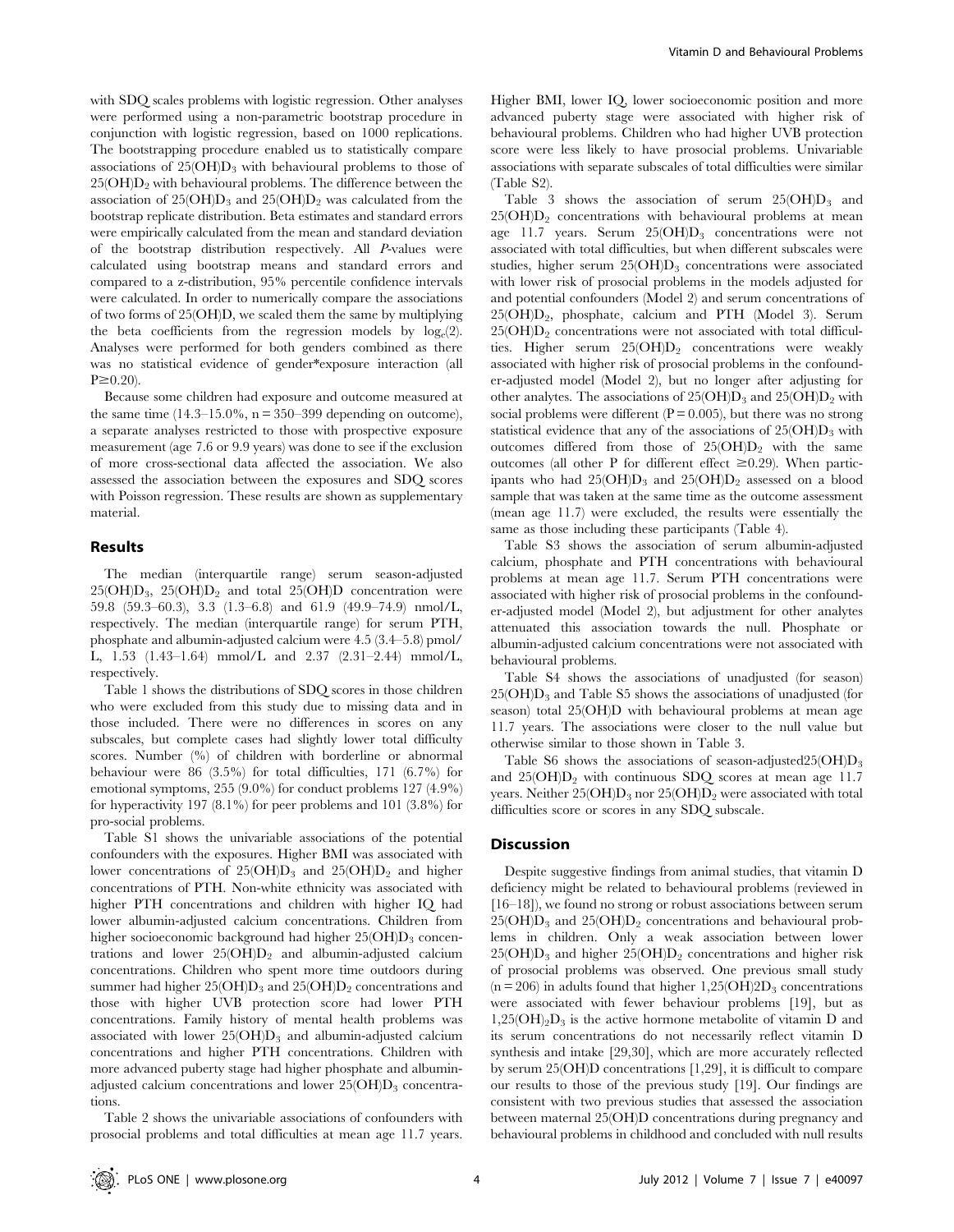Table 1. Distribution of Strengths and Difficulties scores in children who were excluded due to missing data and in those included in at least one of the association analyses.

| l Outcome                 | Median (interquartile range), minimum, maximum, N |                                        |  |
|---------------------------|---------------------------------------------------|----------------------------------------|--|
|                           | <b>Excluded due to missing data</b>               | Included in at least one analysis      |  |
| Total difficulties        | 5 (3, 9), min = 0 max = 34, N = $3636$            | 5 (3, 8), min = 0 max = 27, N = 2561   |  |
| <b>Emotional symptoms</b> | 1 (0, 2), min = 0 max = 10, N = 4188              | 1 (0, 2), min = 0 max = 10, N = 2580   |  |
| Conduct problems          | $1(0, 2)$ , min = 0 max = 10, N = 4151            | $1(0, 2)$ , min = 0 max = 9, N = 2841  |  |
| Hyperactivity             | 2 (1, 4), min = 0 max = 10, N = 4144              | 2 (1, 4), min = 0 max = 10, $N = 2838$ |  |
| Peer problems             | 0 (0, 2), min = 0 max = 9, N = 4008               | 0 (0, 2), min = 0 max = 9, N = 2755    |  |
| Prosocial behaviour       | 9 (7, 10), min = 0 max = 10, N = 4184             | 9 (7, 10), min = 0 max = 10, N = 2840  |  |

doi:10.1371/journal.pone.0040097.t001

Table 2. Univariable associations between potential confounders and prosocial problems and total difficulties.

|                                              | <b>Prosocial problems</b>                    |                  | <b>Total difficulties</b>                    |         |  |
|----------------------------------------------|----------------------------------------------|------------------|----------------------------------------------|---------|--|
|                                              | Odds ratio per SD/category change<br>(95%CI) | $\boldsymbol{P}$ | Odds ratio per SD/category change<br>(95%CI) | P       |  |
| BMI ( $kg/m2$ )                              | 1.02 (0.98, 1.07)                            | 0.27             | 1.02 (0.97, 1.07)                            | 0.53    |  |
| WISC full IQ score at 8.5 years <sup>a</sup> | 0.95(0.84, 1.07)                             | 0.41             | $0.65$ $(0.57, 0.74)$                        | < 0.001 |  |
| Non-white ethnicity                          | 0.95 (0.84, 1.07)                            | 0.12             | 1.14(0.61, 2.12)                             | 0.68    |  |
| Head of household social class               |                                              |                  |                                              |         |  |
| Ť                                            | 1 (reference)                                | 0.87             | 1 (reference)                                | < 0.001 |  |
| ii.                                          | 1.04 (0.73, 1.48)                            |                  | 1.15 (0.78, 1.72)                            |         |  |
| iii non-manual                               | 1.02 (0.69, 1.50)                            |                  | 1.56 (1.02, 2.36)                            |         |  |
| iii manual                                   | $0.91$ $(0.55, 1.51)$                        |                  | 1.39 (0.83, 2.35)                            |         |  |
| iv/v                                         | 1.09 (0.56, 2.09)                            |                  | 2.83 (1.56, 5.13)                            |         |  |
| Paternal education                           |                                              |                  |                                              |         |  |
| None/CSE                                     | 1 (reference)                                | 0.10             | 1 (reference)                                | 0.033   |  |
| Vocational                                   | 0.99(0.62, 1.58)                             |                  | $0.97$ $(0.59, 1.60)$                        |         |  |
| O level                                      | $0.91$ $(0.64, 1.30)$                        |                  | $0.77$ $(0.52, 1.13)$                        |         |  |
| A level                                      | $0.72$ $(0.51, 1.02)$                        |                  | $0.87$ $(0.61, 1.24)$                        |         |  |
| Degree                                       | 2.00 (1.13, 3.55)                            |                  | $0.62$ (0.42, 0.92)                          |         |  |
| Maternal education                           |                                              |                  |                                              |         |  |
| None/CSE                                     | 1 (reference)                                | 0.025            | 1 (reference)                                | < 0.001 |  |
| Vocational                                   | 1.20 (0.76, 1.90)                            |                  | $0.81$ (0.49, 1.31)                          |         |  |
| O level                                      | $0.80$ $(0.56, 1.15)$                        |                  | 0.59(0.41, 0.85)                             |         |  |
| A level                                      | $0.70$ $(0.47, 1.03)$                        |                  | $0.54$ $(0.37, 0.80)$                        |         |  |
| Degree                                       | 0.75(0.49, 1.15)                             |                  | $0.42$ (0.27, 0.66)                          |         |  |
| UVB protection score                         | $0.90$ $(0.85, 0.95)$                        | < 0.001          | $0.97$ $(0.92, 1.03)$                        | 0.33    |  |
| Average h/day spent outdoors during summer   | 1.05 (0.93, 1.18)                            | 0.46             | 1.05 (0.93, 1.20)                            | 0.43    |  |
| Family history of depression/schizophrenia   |                                              |                  |                                              |         |  |
| None                                         | 1 (reference)                                | 0.77             | 1 (reference)                                | < 0.001 |  |
| Depression                                   | 1.10(0.83, 1.46)                             |                  | 2.10 (1.58, 2.79)                            |         |  |
| Schizophrenia                                | $0.59$ $(0.14, 2.42)$                        |                  | 1.91 (0.68, 5.35)                            |         |  |
| Puberty stage at serum measurement           |                                              |                  |                                              |         |  |
| $\mathbf{1}$                                 | 1 (reference)                                | 0.003            | 1 (reference)                                | 0.008   |  |
| $\overline{2}$                               | 1.50 (1.07, 2.10)                            |                  | 1.15 (0.79, 1.67)                            |         |  |
| 3                                            | 1.61 (1.10, 2.35)                            |                  | 1.72 (1.16, 2.56)                            |         |  |
| $4 - 5$                                      | 1.87 (1.09, 3.19)                            |                  | 1.62 (0.89, 2.93)                            |         |  |

<sup>a</sup>IQ score was divided by 15 in order to produce odds ratios for a 15-point increase in IQ. doi:10.1371/journal.pone.0040097.t002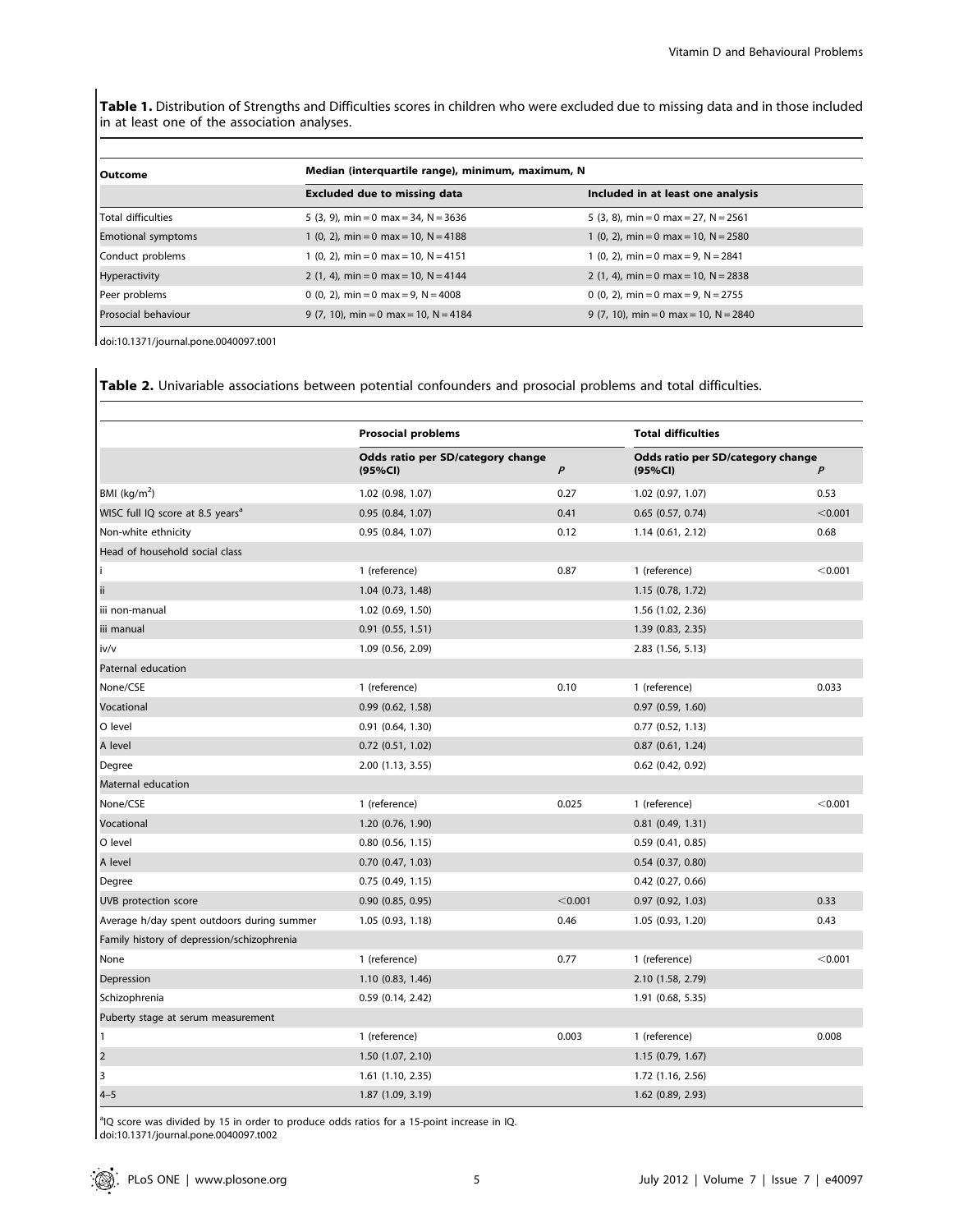Table 3. Association of 25(OH)D<sub>3</sub> and 25(OH)D<sub>2</sub> concentrations with incident behavioural problems assessed by Strengths and Difficulties Questionnaire at mean age 11.7 years in children with exposures assessed at 7-,9- or 11-year clinic (mean age 9.8 years,  $N = 2413 - 2666^a$ ).

| <b>Exposure</b>      | Outcome <sup>a</sup>       | Odds ratio for category change per<br>doubling of exposure (95%CI) |                       |                       |  |
|----------------------|----------------------------|--------------------------------------------------------------------|-----------------------|-----------------------|--|
|                      |                            | Model 1                                                            | Model 2               | Model 3               |  |
| 25(OH)D <sub>3</sub> | <b>Total difficulties</b>  | $0.89$ $(0.77, 1.02)$                                              | $0.88$ $(0.76, 1.02)$ | $0.88$ $(0.75, 1.02)$ |  |
|                      | Emotional symptoms         | $0.96$ (0.86, 1.06)                                                | 0.97(0.87, 1.06)      | 0.97(0.86, 1.08)      |  |
|                      | Conduct problems           | $0.92$ $(0.82, 1.02)$                                              | $0.92$ $(0.82, 1.03)$ | $0.92$ $(0.82, 1.03)$ |  |
|                      | Hyperactivity              | $1.06$ (0.94, 1.20)                                                | 1.05(0.93, 1.17)      | 1.04(0.91, 1.17)      |  |
|                      | Peer relationship problems | 0.94(0.84, 1.04)                                                   | $0.96$ $(0.87, 1.06)$ | 0.95(0.85, 1.05)      |  |
|                      | Pro-social problems        | $0.84$ (0.73, 0.96)                                                | $0.84$ (0.72, 0.98)   | 0.85(0.74, 0.98)      |  |
| 25(OH)D <sub>2</sub> | <b>Total difficulties</b>  | $0.88$ $(0.71, 1.09)$                                              | $0.87$ $(0.69, 1.10)$ | 0.85(0.66, 1.06)      |  |
|                      | Emotional symptoms         | $1.00$ $(0.84, 1.19)$                                              | 0.99(0.83, 1.21)      | 0.99(0.81, 1.20)      |  |
|                      | Conduct problems           | $1.02$ (0.88, 1.18)                                                | $1.02$ (0.88, 1.18)   | $1.02$ (0.87, 1.20)   |  |
|                      | Hyperactivity              | $1.06$ $(0.87, 1.28)$                                              | $1.03$ $(0.83, 1.26)$ | 1.03(0.84, 1.25)      |  |
|                      | Peer relationship problems | 1.05 (0.90, 1.22)                                                  | 1.05(0.90, 1.22)      | $1.06$ (0.90, 1.25)   |  |
|                      | Pro-social problems        | 1.26(0.97, 1.61)                                                   | 1.30(1.01, 1.68)      | 1.26(0.97, 1.61)      |  |

Model 1 is unadjusted (the exposures are standardised for age and gender and 25(OH) $D_3$  is adjusted for season and ethnicity).

Model 2 is adjusted for ethnicity, head of household social class, mothers and partners education, time spent outdoors during summer (age 8.5 years), UVB protection score, WISC IQ score at 8.5 years, BMI, family history of psychiatric problems and puberty stage.

Model 3 is adjusted for Model 2 plus serum concentrations of other hormones/metabolites which are related to vitamin D homoeostasis (eg. association of 25(OH)D<sub>3</sub> is adjusted for  $25(OH)D<sub>2</sub>$ , phosphate, albumin-adjusted calcium and parathyroid hormone).

 $n_{\text{The numbers included are the same for each model but differ by outcome: total difficulties } n = 2413,$  emotional symptoms  $n = 2559$ , conduct problems  $n = 2502$ , hyperactivity  $n = 2570$ , peer problems  $n = 2447$  and pro-social problems  $n = 2666$ .

doi:10.1371/journal.pone.0040097.t003

Table 4. Association of 25(OH) $D_3$  and 25(OH) $D_2$  concentrations with incident behavioural problems assessed by Strengths and Difficulties Questionnaire at mean age 11.7 years in children with exposures assessed at 7- or 9-year clinic (mean age 9.4 years,  $N = 2072 - 2267^a$ ).

| Exposure             | Outcome <sup>a</sup>       | Odds ratio for category change per<br>doubling of exposure (95%CI) |                       |                       |  |
|----------------------|----------------------------|--------------------------------------------------------------------|-----------------------|-----------------------|--|
|                      |                            | Model 1                                                            | Model 2               | Model 3               |  |
| 25(OH)D <sub>3</sub> | <b>Total difficulties</b>  | $0.87$ $(0.74, 1.01)$                                              | $0.87$ $(0.74, 1.01)$ | 0.87(0.73, 1.01)      |  |
|                      | Emotional symptoms         | $0.96$ $(0.85, 1.06)$                                              | $0.96$ $(0.86, 1.06)$ | $0.96$ (0.85, 1.07)   |  |
|                      | Conduct problems           | $0.93$ $(0.83, 1.05)$                                              | $0.93$ $(0.82, 1.05)$ | $0.93$ $(0.82, 1.05)$ |  |
|                      | Hyperactivity              | 1.05(0.93, 1.19)                                                   | 1.05(0.93, 1.19)      | 1.04(0.90, 1.19)      |  |
|                      | Peer relationship problems | 0.95(0.84, 1.05)                                                   | $0.97$ $(0.86, 1.07)$ | $0.96$ $(0.85, 1.08)$ |  |
|                      | Pro-social problems        | $0.84$ (0.72, 0.97)                                                | $0.83$ $(0.70, 0.97)$ | $0.83$ $(0.71, 0.97)$ |  |
| 25(OH)D <sub>2</sub> | <b>Total difficulties</b>  | 0.90(0.71, 1.14)                                                   | $0.89$ (0.69, 1.12)   | 0.87(0.68, 1.10)      |  |
|                      | Emotional symptoms         | $1.06$ $(0.87, 1.31)$                                              | $1.06$ (0.85, 1.31)   | 1.05(0.84, 1.30)      |  |
|                      | Conduct problems           | 1.02 (0.87, 1.20)                                                  | $1.01$ $(0.85, 1.19)$ | $1.00$ $(0.83, 1.18)$ |  |
|                      | Hyperactivity              | 1.12(0.91, 1.35)                                                   | 1.10(0.88, 1.36)      | 1.10(0.87, 1.37)      |  |
|                      | Peer relationship problems | $1.08$ (0.90, 1.27)                                                | 1.07 (0.90, 1.26)     | 1.07 (0.90, 1.28)     |  |
|                      | Pro-social problems        | 1.19 (0.90, 1.56)                                                  | 1.22(0.91, 1.63)      | 1.17(0.87, 1.54)      |  |

Model 1 is unadjusted (the exposures are standardised for age and gender and 25(OH)D<sub>3</sub> is adjusted for season and ethnicity).

Model 2 is adjusted for ethnicity, head of household social class, mothers and partners education, time spent outdoors during summer (age 8.5 years), UVB protection score, WISC IQ score at 8.5 years, BMI, family history of psychiatric problems and puberty stage.

Model 3 is adjusted for Model 2 plus serum concentrations of other hormones/metabolites which are related to vitamin D homoeostasis (eg. association of 25(OH)D<sub>3</sub> is adjusted for  $25(OH)D<sub>2</sub>$ , phosphate, albumin-adjusted calcium and parathyroid hormone).

 $n$ numbers included are the same for each model but differ by outcome total difficulties n = 2072, emotional symptoms n = 2186, conduct problems n = 2139, hyperactivity  $n = 2197$ , peer problems  $n = 2097$  and pro-social problems  $n = 2267$ .

doi:10.1371/journal.pone.0040097.t004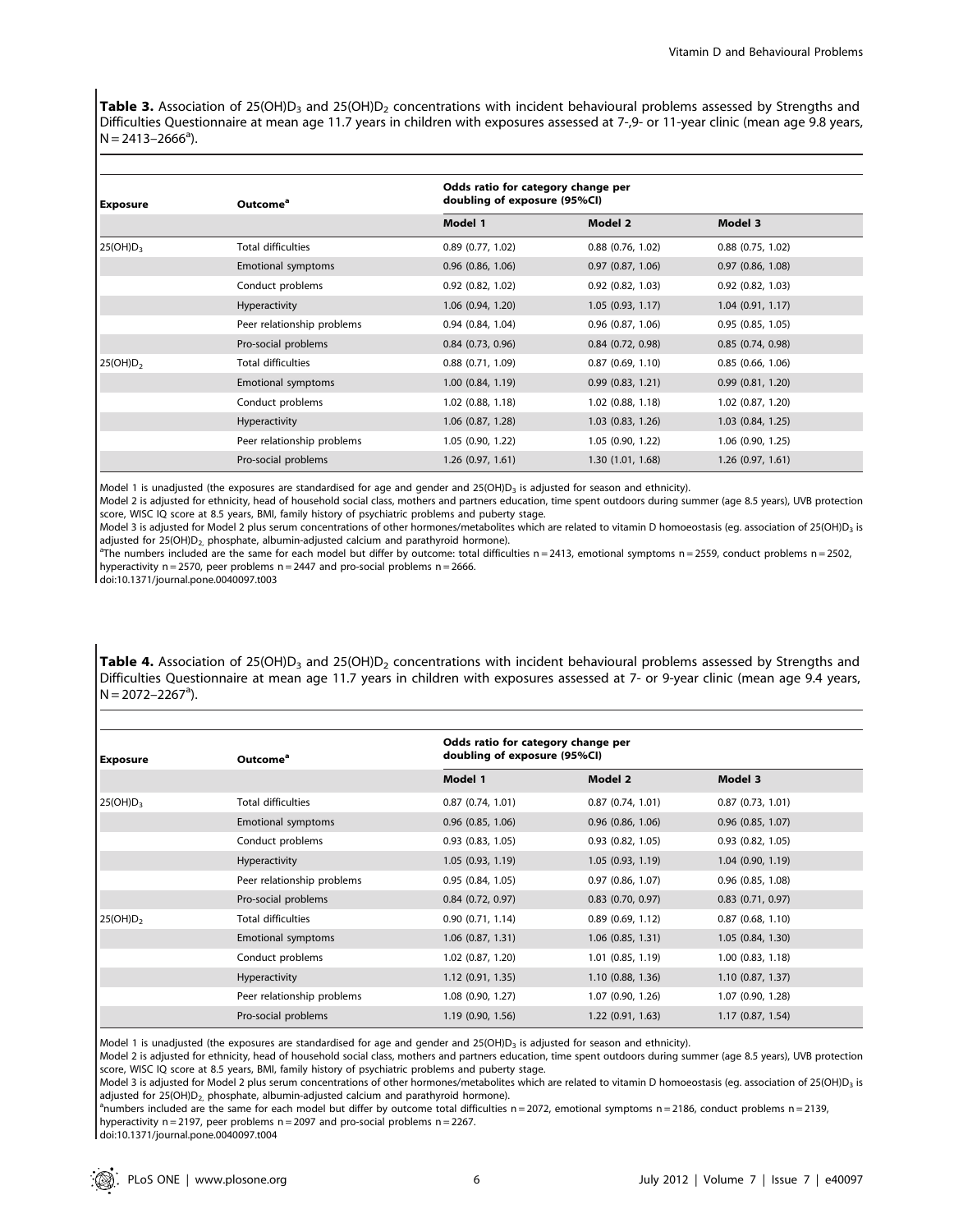[20,21]. Thus, vitamin D status during pregnancy or childhood does not seem to be related to behavioural problems in children.

Limitation of our study is small number of children who were classified as having behavioural problems on the basis of established cut-off values. However, the distribution of scores in each SDQ scale was similar to normative data from British 11–15 year-old children [31] and analysing the association with actual scores led to similar conclusions. Our sample was also considerably larger than in the previous studies assessing the association between vitamin D status in pregnancy and childhood behaviours  $(n = 177$  in [21] and  $n = 743$  in [20]). Other strengths of our study include prospective assessment of behavioural problems, exclusion children with previous behavioural problems to avoid reverse causality and the ability to examine potential confounding by a wide range of characteristics. We were also able to study the associations of  $25(OH)D_3$  and  $25(OH)D_2$  separately. The children who were lost to follow-up tended to be from lower socioeconomic background [25], but the distributions of SDQ scores were similar among those included and those who were excluded because of missing data on confounders or exposures. By including blood samples taken at the three clinics we minimised exclusion because of non-attendance at one of the follow-up clinics. The distribution of 25(OH)D concentrations was similar to other studies on Northern hemisphere [32,33], so our results are likely to be generalisable to most Northern hemisphere populations with similar vitamin D concentrations, but may not generalise to those with very different dietary intakes or UVB exposure.

Although better vitamin D status, indicated by 25(OH)D concentrations has been associated with better cognitive function and mental health [2–4,6–12,34], higher serum concentrations of  $25(OH)D_3$  and  $25(OH)D_2$  were not associated with lower risk of behavioural problems. Thus, vitamin D status is unlikely to be a determinant of behavioural problems in children.

#### Supporting Information

Table S1 Univariable associations between potential confounders and age and gender standardised serum 25-hydroxyvitamin D3, 25-hydroxyvitamin D3, calcium, phosphate and PTH concentrations.

(DOC)

## References

- 1. Seamans KM, Cashman KD (2009) Existing and potentially novel functional markers of vitamin D status: A systematic review. Am J Clin Nutr 89: 1997S-2008S.
- 2. Annweiler C, Schott AM, Allali G, Bridenbaugh SA, Kressig RW, et al. (2010) Association of vitamin D deficiency with cognitive impairment in older women: Cross-sectional study. Neurology 74: 27–32.
- 3. Buell JS, Dawson-Hughes B, Scott TM, Weiner DE, Dallal GE, et al. (2010) 25 hydroxyvitamin D, dementia, and cerebrovascular pathology in elders receiving home services. Neurology 74: 18–26.
- 4. Buell JS, Scott TM, Dawson-Hughes B, Dallal GE, Rosenberg IH, et al. (2009) Vitamin D is associated with cognitive function in elders receiving home health services. J Gerontol A Biol Sci Med Sci 64: 888–895.
- 5. Lee DM, Tajar A, Ulubaev A, Pendleton N, O'Neill TW, et al. (2009) Association between 25-hydroxyvitamin D levels and cognitive performance in middle-aged and older european men. J Neurol Neurosurg Psychiatry 80: 722– 729.
- 6. Llewellyn DJ, Lang IA, Langa KM, Muniz-Terrera G, Phillips CL, et al. (2010) Vitamin D and risk of cognitive decline in elderly persons. Arch Intern Med 170: 1135–1141.
- 7. Llewellyn DJ, Langa KM, Lang IA (2009) Serum 25-hydroxyvitamin D concentration and cognitive impairment. J Geriatr Psychiatry Neurol 22: 188– 195.
- 8. McGrath JJ, Eyles DW, Pedersen CB, Anderson C, Ko P, et al. (2010) Neonatal vitamin D status and risk of schizophrenia: A population-based case-control study. Arch Gen Psychiatry 67: 889–894.

Table S2 Univariable associations between potential confounders and subscales of total difficulties (peer problems, conduct problems, emotional symptoms and hyperactivity). (DOC)

Table S3 Association of phosphate, calcium and PTH concentrations with incident behavioural problems assessed by Strengths and Difficulties Questionnaire at mean age 11.7 (exposures assessed at 7-, 9- or 11-year clinics, mean age 9.8 years,  $N = 2413 - 2666^{\circ}$ 

(DOC)

**Table S4** Association of unadjusted (for season)  $25(OH)D_3$ concentrations with incident behavioural problems assessed by Strengths and Difficulties Questionnaire at mean age 11.7 (exposures assessed at 7-, 9- or 11-year clinics, mean age 9.8 years,  $N = 2413 - 2666^a$ ). (DOC)

Table S5 Association of total 25(OH)D concentrations with incident behavioural problems assessed by Strengths and Difficulties Questionnaire at mean age 11.7 (exposures assessed at 7-, 9- or 11-year clinics, mean age  $9.8$  years,  $N = 2413 - 2666^{\circ}$ ). (DOC)

**Table S6** Association of  $25(OH)D_3$  and  $25(OH)D_2$  concentrations with scores on total difficulties and subscales of Strengths and Difficulties Questionnaire at mean age 11.7 years in children with exposures assessed at 7-,9- or 11-year clinic (mean age 9.8 years,  $N = 2413 - 2666^{\circ}$  and in children with exposures assessed at 7- or 9-year clinic (mean age 9.4 years,  $N = 2072-2267^b$ ). (DOC)

#### Acknowledgments

We are extremely grateful to all the families who took part in this study, the midwives for their help in recruiting them, and the whole ALSPAC team, which includes interviewers, computer and laboratory technicians, clerical workers, research scientists, volunteers, managers, receptionists and nurses.

## Author Contributions

Conceived and designed the experiments: AMT GL SZ DAL. Analyzed the data: AMT AS. Contributed reagents/materials/analysis tools: WDF. Wrote the paper: AMT AS WDF GL SZ DAL.

- 9. Partti K, Heliovaara M, Impivaara O, Perala J, Saarni SI, et al. (2010) Skeletal status in psychotic disorders: A population-based study. Psychosom Med 72: 933–940.
- 10. Jorde R, Sneve M, Figenschau Y, Svartberg J, Waterloo K (2008) Effects of vitamin D supplementation on symptoms of depression in overweight and obese subjects: Randomized double blind trial. J Intern Med 264: 599–609.
- 11. May HT, Bair TL, Lappe DL, Anderson JL, Horne BD, et al. (2010) Association of vitamin D levels with incident depression among a general cardiovascular population. Am Heart J 159: 1037–1043.
- 12. Milaneschi Y, Shardell M, Corsi AM, Vazzana R, Bandinelli S, et al. (2010) Serum 25-hydroxyvitamin D and depressive symptoms in older women and men. J Clin Endocrinol Metab 95: 3225–3233.
- 13. McGrath J, Scragg R, Chant D, Eyles D, Burne T, et al. (2007) No association between serum 25-hydroxyvitamin D3 level and performance on psychometric tests in NHANES III. Neuroepidemiology 29: 49–54.
- 14. Slinin Y, Paudel ML, Taylor BC, Fink HA, Ishani A, et al. (2010) 25 hydroxyvitamin D levels and cognitive performance and decline in elderly men. Neurology 74: 33–41.
- 15. Zhao G, Ford ES, Li C, Balluz LS (2010) No associations between serum concentrations of 25-hydroxyvitamin D and parathyroid hormone and depression among US adults. Br J Nutr 104: 1696–1702.
- 16. McCann JC, Ames BN (2008) Is there convincing biological or behavioral evidence linking vitamin D deficiency to brain dysfunction? FASEB J 22: 982– 1001.
- 17. Eyles D, Brown J, Mackay-Sim A, McGrath J, Feron F (2003) Vitamin D3 and brain development. Neuroscience 118: 641–653.